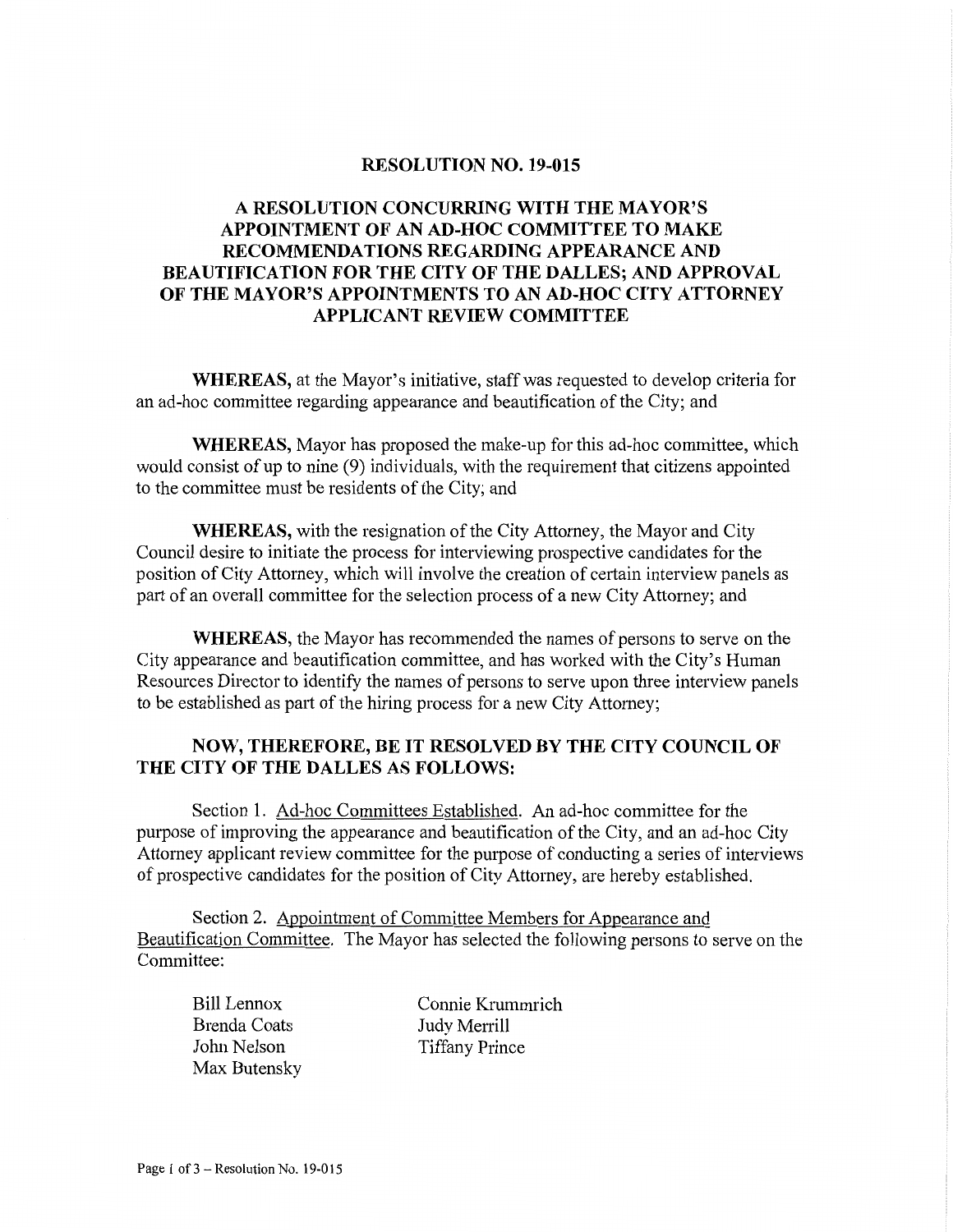Members of the Committee shall meet as necessary. The duties and responsibilities of the Committee shall be as follows:

- Explore projects, activities and events which will enhance the appearance and beautification of the City of The Dalles.
- Identify areas and/or neighborhoods in need of improvement.
- Pursue programs to improve and maintain the appearance of areas which have been identified as needing improvement.
- Recruit volunteer groups to participate in appearance and beautification projects.
- Provide recommendations to the City Council for possible regulations which will enhance the appearance of the community, and provide timely and periodic progress reports to the City Council.

Section 3. Sunset Clause. The authority of the Appearance and Beautification Committee shall end four (4) years from the date of adoption of this Resolution.

Section 4. Appointment of Panel Members for City Attorney Applicant Review Committee. The Mayor has selected the following persons to serve on the listed interview panels as part of the process to be used for the hiring of a new City Attorney:

- A. Telephone Interview Panel: Rich Mays, Russ Brown, Linda Miller, Julie Krueger, Gene Parker, Daniel Hunter.
- B. Personal Interview Panel A: Steve Lawrence, Matthew Klebes, Izetta Grossman, Dave Anderson, Steve Harris, Angie Wilson, Pat Ashmore, Daniel Hunter.
- C. Personal Interview Panel B: Mayor, City Council, Julie Krueger, Gene Parker

The authority of the interview panels established by this Resolution shall end upon the hiring of a person to fill the position of City Attorney.